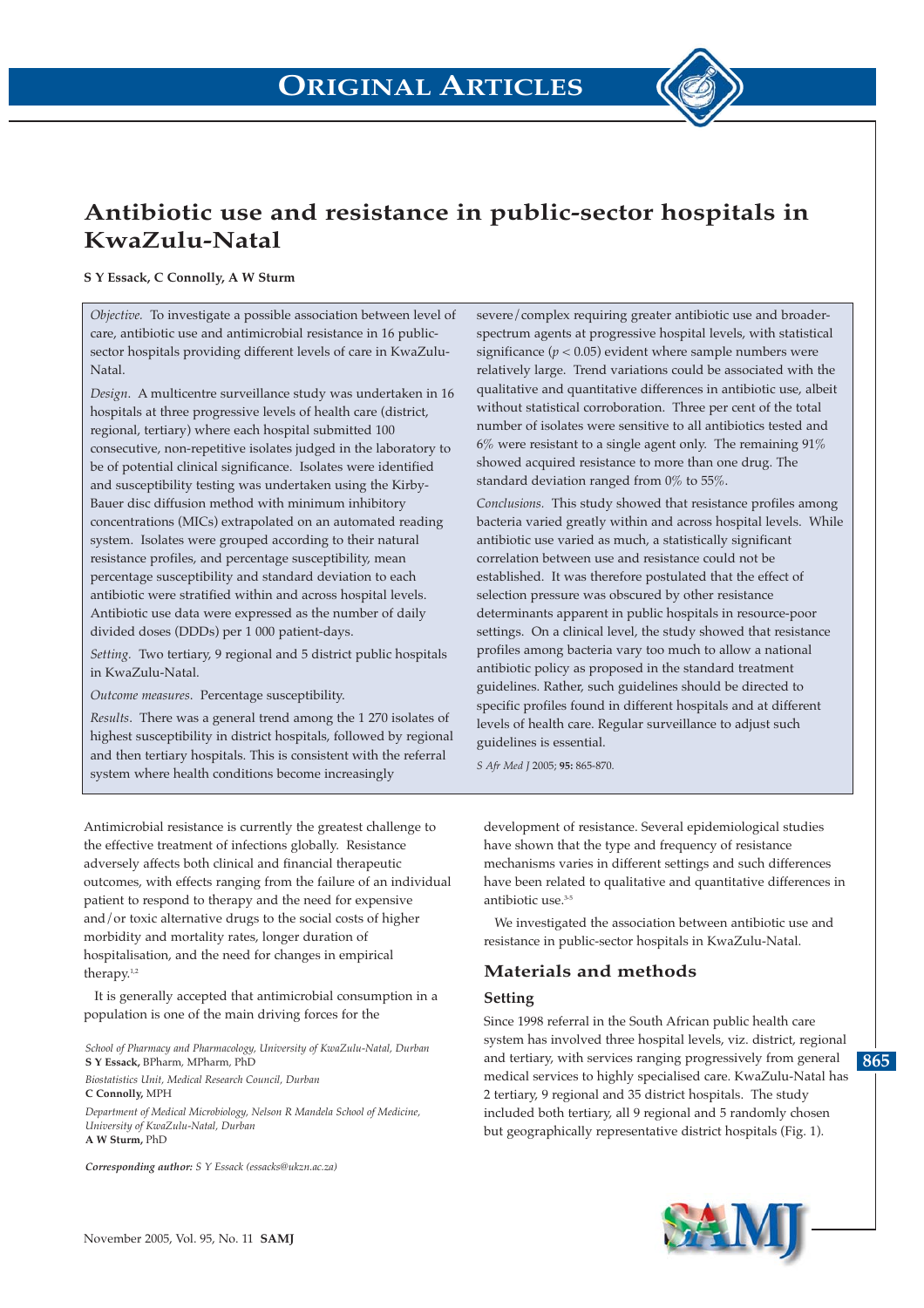

# **ORIGINAL ARTICLES**



*Fig. 1. Location of hospitals that participated in the study.*

#### **Isolates**

The microbiology laboratory at each of the 16 hospitals was requested to submit a maximum of 100 consecutive, nonrepetitive isolates during the study period. All isolates were considered by the laboratory staff to be of potential clinical significance based on specimen type and clinical information.

#### **Antibiotics**

The antibiotic test panel for Gram-negative organisms included ampicillin, amoxicillin-clavulanate, piperacillin, piperacillintazobactam, cephalothin, cefuroxime, cefotaxime, ceftazidime, cefepime, cefoxitin, meropenem, gentamicin, amikacin, nalidixic acid, ciprofloxacin, chloramphenicol, cotrimoxazole and nitrofurantoin. Benzylpenicillin, ampicillin, amoxicillinclavulanate, oxacillin, cephalothin, cefepime, amikacin, chloramphenicol, clindamycin, cotrimoxazole, erythromycin and vancomycin made up the test panel for Gram-positive organisms.

### **Identification**

Identification methods included standard in-house laboratory procedures<sup>6</sup> for Gram-positive isolates and the applicable API (bioMérieux sa, Lyon, France) systems for Gram-negatives.

### **Susceptibility testing**

**866**

Susceptibility testing was performed using the Kirby-Bauer agar diffusion method following the National Committee for Clinical Laboratory Standards (NCCLS) guidelines.7 Discs were obtained from Mast Diagnostics, Merseyside, UK. Minimum inhibitory concentrations (MICs) were extrapolated using the BIOMIC automated reading system and software (Giles Scientific, New York). MICs were confirmed using the agar dilution method on a selected sample.7 Methicillin-resistant staphylococci (MRSA) were detected by means of oxacillin

screening plates (6  $\mu$ g/ml of oxacillin plus 2% NaCl in Mueller Hinton agar) and confirmed using the E-test.<sup>8</sup>

Extended-spectrum β-lactamases (ESBLs) were detected using the double-disc test,<sup>9</sup> while cefoxitin resistance was presumed to be indicative of ampC production.

All tests were performed in the laboratories of the Department of Medical Microbiology of the Nelson R Mandela School of Medicine, which participates in the UK National External Quality Assessment Scheme for Microbiology (NEQAS).

### **Susceptibility data analysis**

NCCLS breakpoints for resistance were used to differentiate between susceptibility and resistance. Each organism was categorised as susceptible or resistant for drugs potentially relevant for treatment of infections with such species. Isolates were grouped according to their natural resistance profiles, and percentage sensitivity to each antibiotic was stratified according to hospital level. The mean percentage sensitivity and standard deviation (SD) were determined within hospital levels. Percentage susceptibility for each drug was also calculated by combining all species but excluding those with inherent resistance to a particular drug.

#### **Antibiotic use data**

Antibiotic use data were obtained from hospital pharmacy records and expressed as usage density rate. The total number of grams of each antibiotic used was divided by the number of grams per daily dose for the specific antibiotic, then divided by the patient-days, and multiplied by 1 000 to give the number of daily divided doses (DDDs) per 1 000 patient-days.10

### **Statistical methods**

Categorical data were reported as per cent of specimens examined by hospital level of care (tertiary, regional, district). An overall chi-square test was used to compare percentages of isolates, susceptibility and antibiotic use by subgroups. If the overall chi-square was significant (*p* < 0.05), pairwise comparisons were explored. Where more than one comparison was significant, the most conservative *p*-value was reported.

Analysis of variance was used to compare average antimicrobial use and prevalence of antibiotic use. Overall significance was reported where the differences were not significant. Where significant, the overall *p*-value was not reported. Instead the Duncan multiple range test was used to test pairwise comparisons. Where multiple pairwise comparisons were significant, the most conservative *p*-value was reported.

Comparison of sensitivity by health facilities was limited to organisms with more than 30 specimens. Data were analysed using SAS V8 statistical software.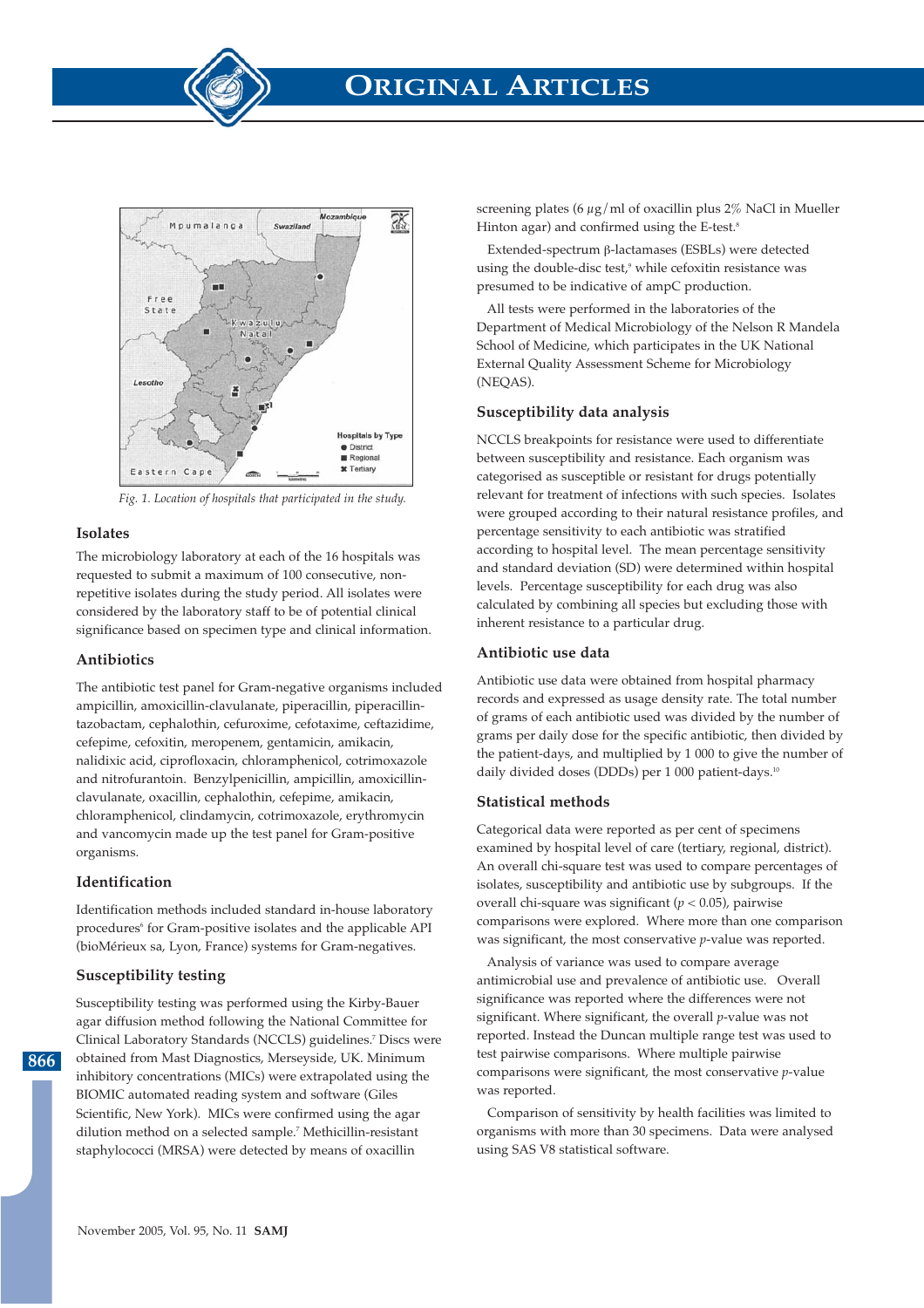

### **Results**

The number of organisms received from the different hospital laboratories varied from 21 to 100, resulting in a total of 1 270 isolates. Twenty-four different species were identified, viz. *Escherichia coli* (24%), *Staphylococcus aureus* (22%), *Proteus* spp. (14%), *Klebsiella* spp. (10%), *Pseudomonas* spp. (9%), *Streptococcus* spp. (5%), *Acinetobacter* spp. (4%), *Enterobacter* spp. (3%), *Citrobacter* spp. (2%) and *Enterococcus* spp. (2%). The remaining 5% (not shown) was made up of *Aeromonas* spp., *Alcaligenes faecalis*, *Erwinia* spp., *Hafnia alvei*, *Haemophilus influenzae*, *Kluyvera* spp., *Morganella morganii*, *Neisseria meninigitidis, Providencia stuartii*, *Salmonella* spp., *Serratia* spp., *Shigella* spp. and *Stenotrophomonas maltophilia*.

Table I shows the percentage susceptibility for each drug calculated by combining all species but excluding those with inherent resistance to a particular drug, Table II shows antibiotic use at the different levels of care, and Table III shows the percentage of MRSA, ESBL-producing isolates and ampCproducing isolates identified together with the use of antibiotics known to select for these types of resistance.<sup>1</sup>

Three per cent  $(N = 40)$  of the total number of isolates were sensitive to all antibiotics tested and  $6\%$  ( $N = 79$ ) were resistant to a single agent only. The remaining 1 151 isolates were multiresistant.

Resistance rates could be correlated with the chronological development within antibiotic classes, for example, greater resistance to the earlier agents such as the penicillins and nalidixic acid and considerably less resistance to the newer cephalosporins and fluoroquinolones respectively.

A trend of highest sensitivity in district hospitals followed by regional and then tertiary hospitals was evident in 58% of the susceptibility test results, while 38% depicted the opposite trend, i.e. highest sensitivity in tertiary hospitals followed by regional and then district, and 6% showed no trend. The first trend was consistent with the referral system where health conditions become increasingly severe/complex requiring both greater antibiotic use and broader-spectrum agents at different hospital levels. However, this was only borne out in 42% of the antibiotics, specifically broader-spectrum drugs such as piperacillin, piperacillin-tazobactam, cefotaxime, cefoxitin, amikacin, nitrofurantoin and vancomycin, albeit the majority without reaching statistical significance (Table II). Further, although graphical representations of use and resistance depicted negative associations in some instances, they did not reach statistical significance.

**Table I. Antimicrobial susceptibility (%) for each drug calculated by combining all species but excluding those with inherent resistance to a particular drug for different levels of hospital-based health care\***

|                                                                                                                                     |                  | Hospital level |          |      |                  |      |                         |
|-------------------------------------------------------------------------------------------------------------------------------------|------------------|----------------|----------|------|------------------|------|-------------------------|
|                                                                                                                                     | District         |                | Regional |      | Tertiary         |      |                         |
| Antibiotic                                                                                                                          | $\boldsymbol{N}$ | $\%$           | $\cal N$ | $\%$ | $\boldsymbol{N}$ | $\%$ | $p$ -value <sup>+</sup> |
| Penicillin G                                                                                                                        | 118              | 18             | 185      | 20   | 34               | 12   | 0.5                     |
| Ampicillin                                                                                                                          | 335              | 22             | 416      | 22   | 133              | 27   | 0.4                     |
| Amoxicillin-clavulanate                                                                                                             | 379              | 53             | 504      | 53   | 165              | 48   | 0.6                     |
| Piperacillin                                                                                                                        | 284              | 46             | 386      | 54   | 129              | 45   | 0.07                    |
| Piperacillin-tazobactam                                                                                                             | 284              | 89             | 386      | 88   | 129              | 73   | < 0.0001                |
| Oxacillin                                                                                                                           | 102              | 83             | 145      | 72   | 30               | 77   | 0.2                     |
| Cephalothin                                                                                                                         | 379              | 60             | 504      | 57   | 165              | 42   | < 0.0001                |
| Cefuroxime                                                                                                                          | 250              | 52             | 315      | 49   | 119              | 35   | 0.008                   |
| Cefotaxime                                                                                                                          | 284              | 84             | 386      | 71   | 129              | 66   | < 0.0001                |
| Ceftazidime                                                                                                                         | 284              | 98             | 386      | 91   | 129              | 82   | < 0.0001                |
| Cefepime                                                                                                                            | 444              | 93             | 619      | 89   | 191              | 81   | < 0.0001                |
| Cefoxitin                                                                                                                           | 315              | 78             | 430      | 67   | 145              | 66   | 0.002                   |
| Meropenem                                                                                                                           | 315              | 100            | 430      | 99   | 145              | 98   | 0.03                    |
| Gentamicin                                                                                                                          | 315              | 89             | 430      | 82   | 145              | 70   | < 0.0001                |
| Amikacin                                                                                                                            | 417              | 97             | 575      | 91   | 175              | 76   | < 0.0001                |
| Chloramphenicol                                                                                                                     | 444              | 63             | 619      | 64   | 191              | 56   | < 0.0001                |
| Naladixic acid                                                                                                                      | 281              | 70             | 359      | 64   | 135              | 47   | 0.003                   |
| Ciprofloxacin                                                                                                                       | 315              | 91             | 430      | 87   | 145              | 80   | 0.2                     |
| Nitrofurantoin                                                                                                                      | 281              | 58             | 359      | 55   | 135              | 47   | 0.1                     |
| Trimethoprim-                                                                                                                       |                  |                |          |      |                  |      |                         |
| sulphamethoxazole                                                                                                                   | 444              | 48             | 619      | 46   | 191              | 43   | 0.5                     |
| Erythromycin                                                                                                                        | 118              | 65             | 185      | 66   | 34               | 59   | < 0.001                 |
| Clindamycin                                                                                                                         | 129              | 74             | 189      | 76   | 46               | 59   | 0.06                    |
| Vancomycin                                                                                                                          | 129              | 100            | 189      | 100  | 46               | 100  | <b>NA</b>               |
| Isolates were grouped and tested against antibiotics indicated for their treatment according to their inherent resistance profiles. |                  |                |          |      |                  |      |                         |

† Chi-square test.



**867**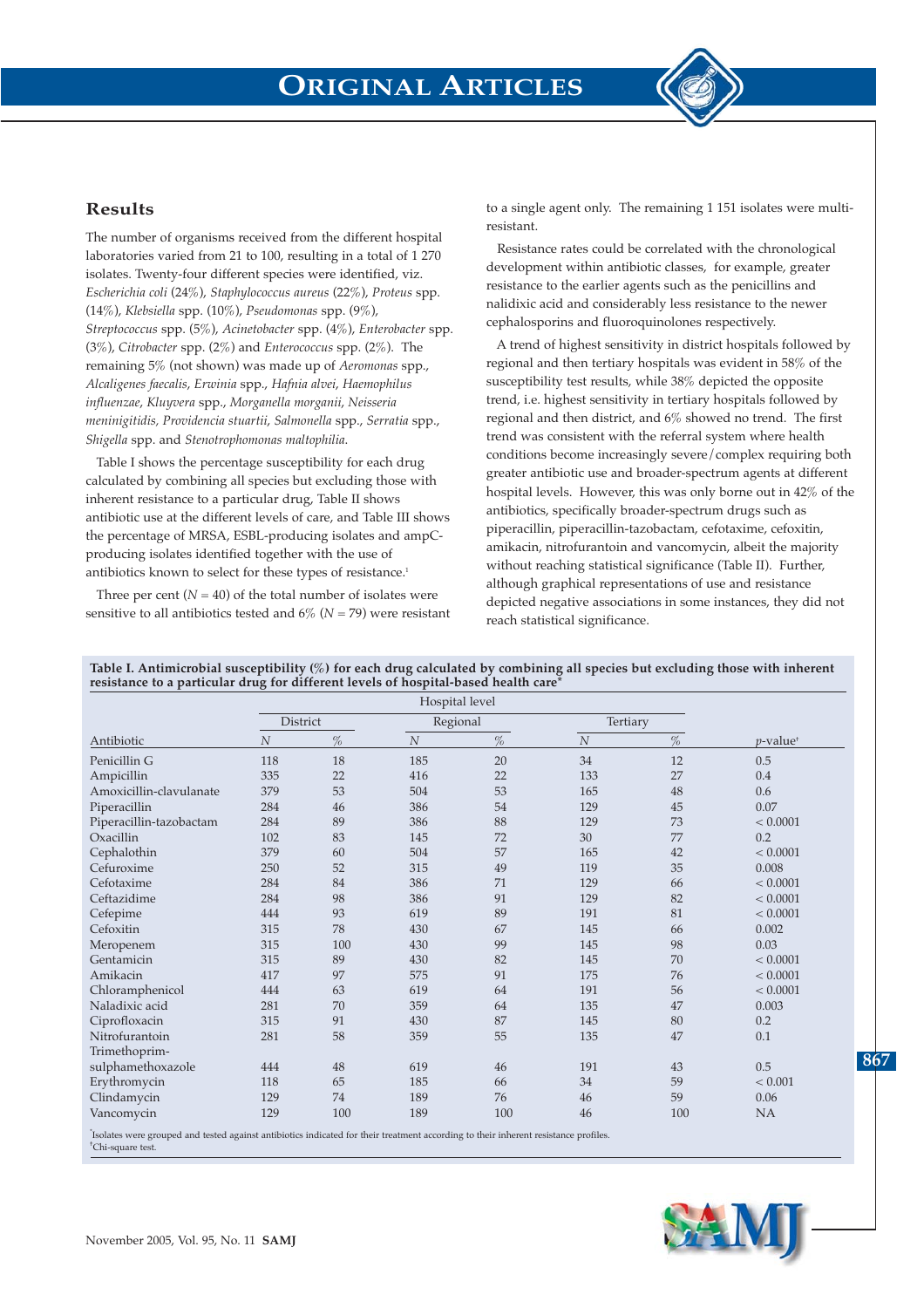| Table II. Average antimicrobial use (DDD/1 000 patient-days) from different levels |  |
|------------------------------------------------------------------------------------|--|
| of hospital-based health care                                                      |  |

| Antibiotic                    | <b>District</b> | Regional       | Tertiary       | $p$ -value                        |
|-------------------------------|-----------------|----------------|----------------|-----------------------------------|
| Penicillin G                  | 371.17          | 430.44         | 565.364        | 0.7                               |
| Ampicillin                    | 0.028           | 0.034          | 0.01           | 0.6                               |
| Amoxicillin-                  |                 |                |                |                                   |
| clavulanate                   | 0.025           | 0.152          | 0.09           | 0.2                               |
| Piperacillin                  | $\overline{0}$  | 0.001          | 0.001          | 0.3                               |
| Piperacillin-                 |                 |                |                |                                   |
| tazobactam                    | $\mathbf{0}$    | 0.005          | 0.008          | $0.009$ $(T = R) > D$<br>p < 0.05 |
| Cloxacillin                   | 0.026           | 0.04           | 0.029          | 0.6                               |
| First cephalosporins          |                 |                |                |                                   |
| (cefazolin, cephradine) 0.054 |                 | 0.176          | 0.069          | $0.3$ (R = T) $p = 0.6$           |
|                               |                 |                |                | and $T > D p < 0.05$              |
| Cefuroxime                    | 0.015           | 0.39           | 0.046          | 0.054                             |
| Cefotaxime                    | 0.006           | 0.012          | 0.01           | 0.5                               |
| Ceftazidime                   | $\overline{0}$  | 0.001          | $\overline{0}$ | 0.7                               |
| Ceftriaxone                   | 0.024           | 0.018          | 0.032          | 0.8                               |
| Cefepime                      | $\theta$        | $\overline{0}$ | $\overline{0}$ | $\overline{0}$                    |
| Cefoxitin                     | $\overline{0}$  | 0.009          | 0.018          | $0.01$ T > D $p < 0.05$           |
| Meropenem                     | $\overline{0}$  | $\overline{0}$ | 0.001          | 0.4                               |
| Gentamicin                    | 0.088           | 0.001          | 0.001          | $0.02 D > R = T$                  |
| Amikacin                      | $\Omega$        | 0.006          | 0.009          | 0.03 T > D                        |
| Chloramphenicol               | 0.007           | 0.007          | 0.002          | 0.5                               |
| Naladixic acid                | 0.248           | 0.065          | 0.009          | 0.2                               |
| Ciprofloxacin                 | 0.071           | 0.056          | 0.035          | 0.5                               |
| Nitrofurantoin                | 0.008           | 0.011          | 0.094          | $3E-04$ T > $(R = D)$             |
| Trimethoprim-                 |                 |                |                |                                   |
| sulphamethoxazole             | 1.299           | 2.052          | 0.642          | 0.3                               |
| Erythromycin                  | 0.614           | 0.681          | 0.096          |                                   |
| Clindamycin                   | $\overline{0}$  | 0.004          | 0.003          | 0.08                              |
| Vancomycin                    | $\overline{0}$  | 0.002          | 0.003          | 0.2                               |
| Total use                     | 2 978.3         | 2 764.98       | 1 091.88       |                                   |

Analysis of variance (ANOVA) was used to test overall significance, which is reported if non-significant. Where significant, it is not reported. The Duncan multiple range test was used to test pairwise comparisons. Where multiple comparisons are significant, the most conservative *p-*value is reported.

 $DDD =$  daily divided dose.

**Table III. Percentage MRSA, ESBL-producing isolates and ampC-producing isolates and use of antibiotics\* selecting resistance**

|                                                 | Hospital level |          |          |                                                     |
|-------------------------------------------------|----------------|----------|----------|-----------------------------------------------------|
|                                                 | District       | Regional | Tertiary | <i>p</i> -value                                     |
| <b>MRSA</b>                                     | 17             | 28       | 23       | 0.15 <sup>1</sup>                                   |
| MRSA-selecting $\beta$ -lactam use <sup>+</sup> | 0.151          | 0.449    | 0.296    | $0.05^{\text{H}} R > D$                             |
| ESBL-producing organisms                        |                | 3        | 9        | $0.001$ <sup>1</sup>                                |
| ESBL-selecting $\beta$ -lactam use <sup>†</sup> | 0.1            | 0.251    | 0.168    | 0.13                                                |
| Gentamicin use                                  | 0.088          | 0.001    | 0.001    | $0.02$ <sup><math>\text{ }</math></sup> $D > R = T$ |
| AmpC-producing organisms                        | 22             | 33       | 34       | $< 0.002$ <sup>1</sup>                              |
| Cefoxitin use                                   | 0              | 0.009    | 0.018    | 0.2                                                 |
| AmpC-selecting $\beta$ -lactam use <sup>§</sup> | 0.031          | 0.04     | 0.06     | 0.5                                                 |

\*Average daily divided dose/1 000-patient days. † Cloxacillin, all cephalosporins and penicillin-inhibitor combinations.

‡ All cephalosporins.

§ All 1st, 2nd and 3rd generation cephalosporins.

¶ Chi square/exact test.

**868**

Analysis of variance (ANOVA) was used to test overall significance which is reported if non-significant. Where significant, it is not reported. The Duncan multiple range test was used to test pairwise comparisons. Where multiple comparisons are significant, the most conservative p-value is reported.

MRSA = methicillin-resistant *Staphylococous aureus*; ESBL = extended-spectrum β-lactamase.

The large SD values ranging from 0% to 55% emphasised susceptibility differences between hospitals within district, regional and tertiary levels.

When all isolates were combined in Table I, significantly lower levels of susceptibility were found in isolates from tertiary care hospitals for piperacillin-tazobactam (*p* < 0.0001) but not for piperacillin. There were also significantly lower levels of susceptibility for the different generations of cephalosporins (*p* < 0.0001 to *p* = 0.008). This was accompanied by a higher number of ESBL-producing *K. pneumoniae* isolates at this hospital level (Table I). However, when all ESBL-selecting β-lactams were combined no significant differences in use were found (Table III).

Resistance to cefoxitin was significantly higher in both regional and tertiary hospitals as compared with district hospitals ( $p = 0.01$ ) (Table I). This was accompanied by a similar distribution of ampC-producing organisms but not with use of ampCselecting drugs (Table III).

The remaining significant findings in difference in susceptibility (gentamicin, amikacin, meropenem and clindamycin) were all between tertiary and both the other levels of care, with higher resistance in the former (Table I). This corresponded with higher antibiotic use in the tertiary institutions for meropenem ( $p = 0.4$ ) and amikacin ( $p =$ 0.03). However, use of clindamycin was similar at both tertiary and regional levels while use of gentamicin was highest at district level  $(p = 0.02)$ (Table II).

There was a difference in the use of MRSA-selecting antibiotics between district hospitals and both other levels of care. The percentage of MRSA among the *S. aureus* isolates followed this trend but this did not reach statistical significance (Table III).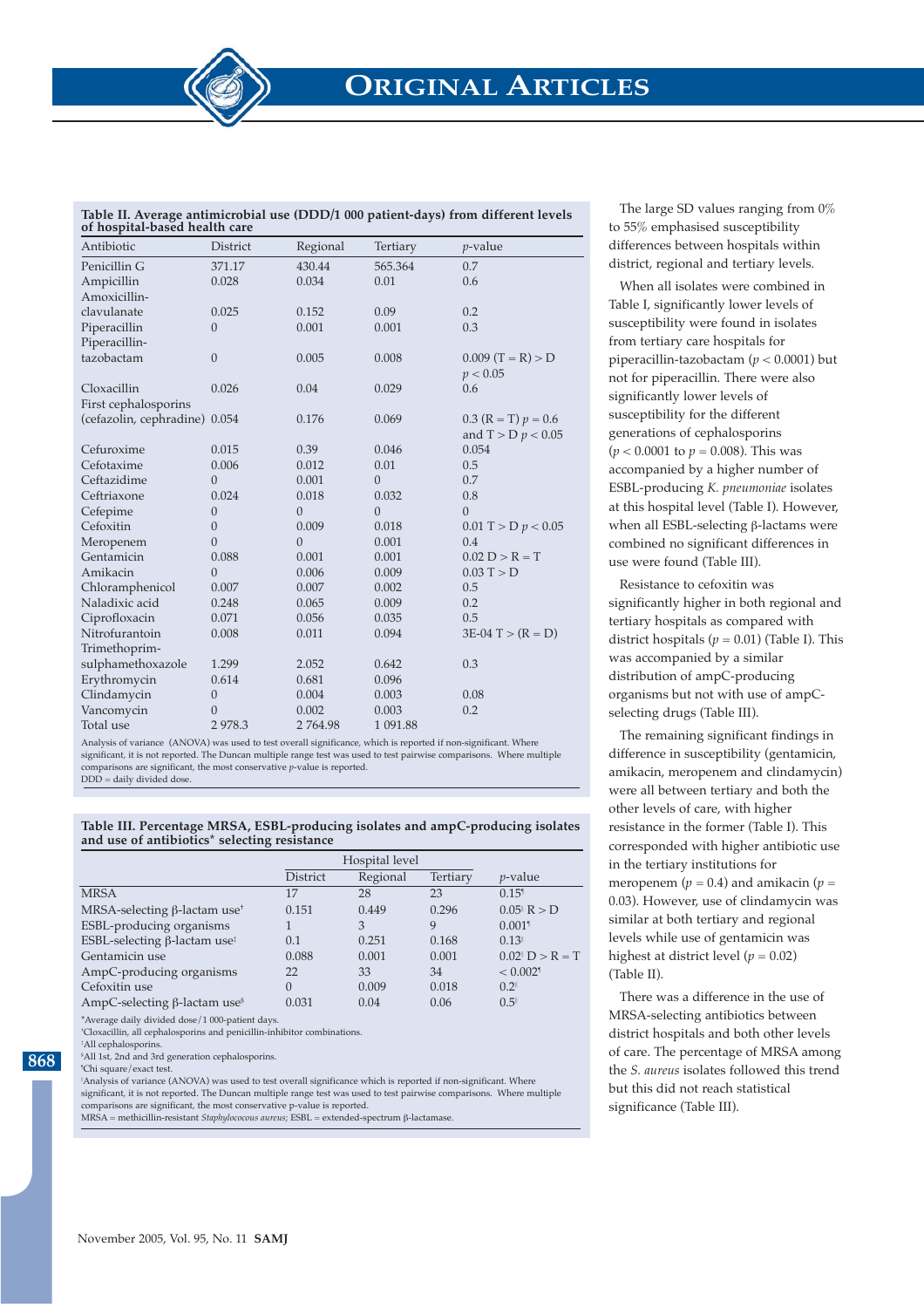

### **Discussion**

This study reports on resistance patterns among potentially clinically significant isolates of bacteria from hospitalised patients at different levels of health care and relates this to antibiotic selective pressure. A general trend of highest susceptibility in isolates from district hospitals followed by those from regional and then tertiary hospitals was evident and this is consistent with the referral system where health conditions become increasingly severe/complex requiring both greater antibiotic use and broader-spectrum agents at different hospital levels.

When use and prevalence of resistance were compared for individual antibiotics, differences in levels of resistance were found for 13 (57%) of the 23 antimicrobials tested (Table I). However, significant differences in amounts used were found with only 3 (13%) of these drugs (Table II). In only 1 of these (amikacin), resistance levels increased with use. Time-wise, resistance should follow increased use. This lack of correlation may be attributed to the fact that use data were collected in the same period as the resistance data. However, this was believed to be an unlikely explanation because the same antimicrobial policies have been in place for many years in both regional and tertiary care hospitals.

The three significant associations found were between piperacillin-tazobactam use and ESBL producers, between cefoxitin use and ampC producers, and between amikacin use and amikacin resistance. In tertiary hospitals, piperacillintazobactam is successfully used as first-line agent for the treatment of infections with ESBL-producing organisms.<sup>11</sup> Therefore, despite its association with the prevalence of ESBL producers, it is unlikely that this drug is the selective agent for these organisms. Despite the fact that in our environment ESBL production is associated with gentamicin resistance,<sup>12</sup> the association between use of this drug and ESBL prevalence was a negative one (Table III). Although this did not reach statistical significance, the higher use of the cephalosporins in regional and tertiary hospitals is therefore the most likely explanation for the higher prevalence of ESBL-producing organisms in these hospitals compared with the district hospitals.

Cefoxitin is used for surgical prophylaxis. The use pattern reflects the fact that most surgery for which prophylaxis is indicated takes place in the higher-level hospitals. This might explain the higher prevalence of ampC-carrying organisms (Table III) and cefoxitin resistance (Table I).

Because of the high prevalence of ESBL producers (Table III) also exhibiting gentamicin resistance in our environment, the first-line aminoglycoside in regional as well as tertiary hospitals is amikacin. This explains the high level of amikacin resistance (Table I) in these hospitals and the negative association between gentamicin use and ESBL producers (Table III).

Selection of resistance to one particular antibiotic is not the result of use of the drug in question only, but also use of all related drugs. Therefore, we looked at associations between the prevalence of resistant organisms and use of categories of selective antimicrobials (Table III). Here we found an association between β-lactam use and the prevalence of MRSA. Associations between ESBL-producing organisms, ampC carriers and the use of their respective selective drug categories were not found.

Like others,  $5,13-15$  we found that the association between drug use and resistance patterns is not straightforward. Factors such as infection control, hospital level, ward type, patient and disease profiles, invasive procedures and staffing have all been reported as confounders. More recently, the mechanisms by which antibiotics select resistance in bacteria (mutation versus acquisition of resistance genes) have also been quoted in this context.13,14

While this multicentre study clearly established the prevalence of high levels of resistance in certain hospitals, a limitation of the study was that the data could not be correlated with clinical outcome and did not inform potential strategies, partly because a multiplicity of factors impacts on antibiotic resistance in hospital settings. Resistance may emerge by selection pressure (overuse/indiscriminate antimicrobial use in developed versus underuse/misuse in developing countries) but is perpetuated by diverse risk factors and maintained within environments as a result of poor infection control. Population-specific drug pharmacokinetics and pharmacodynamics also play a role.

This study showed that associations between use of antimicrobials and resistance patterns in bacteria do exist but proof of a direct causal relationship is constrained by several confounding factors. Studies that take those confounders into account are needed.

On a clinical level, the study showed that resistance profiles among bacteria vary too much to allow a national antibiotic policy as proposed in the standard treatment guidelines. Rather; such guidelines should be directed to specific profiles found in different hospitals and at different levels of health care. Regular surveillance to adjust such guidelines is essential.

A way forward would be to institute a surveillance programme which should be disease-based, establishing sensitivity profiles of common causative organisms to inform the development of or amendment to standard treatment guidelines and essential drugs lists adopted within national drug policies in developing countries globally. The manner of antimicrobial use (overuse, underuse, inadequate dosing) associated with resistance must be established for appropriate intervention in terms of rational drug use, a reduction in use and dosing regimens based on population-specific pharmacokinetics and pharmacodynamics. Risk factors unique to South African communities (poverty, HIV and AIDS)



**869**